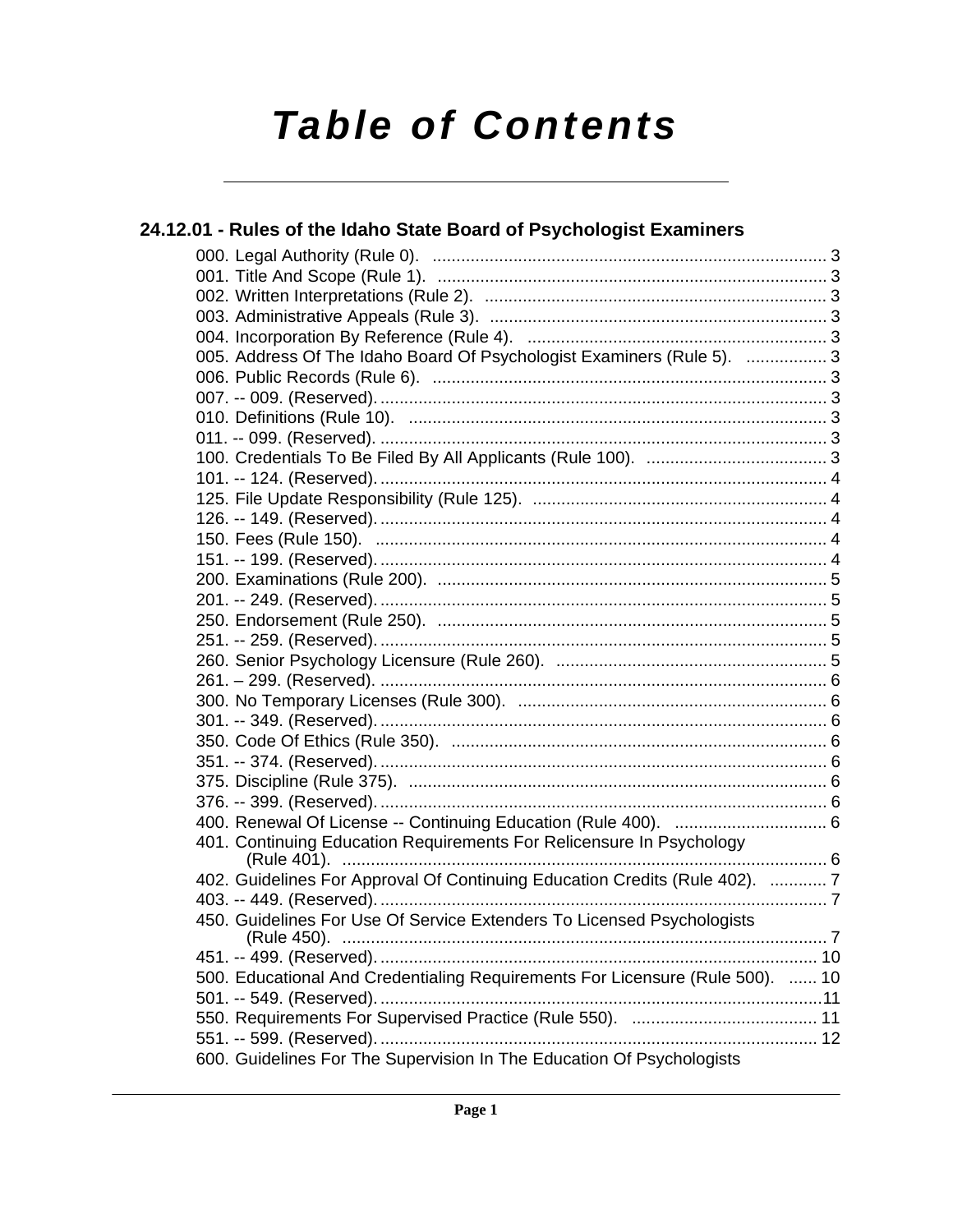### Table of Contents (cont'd)

| 625. Employment Of Unlicensed, Non-exempt Individuals (Rule 625).  15 |  |
|-----------------------------------------------------------------------|--|
|                                                                       |  |
|                                                                       |  |
|                                                                       |  |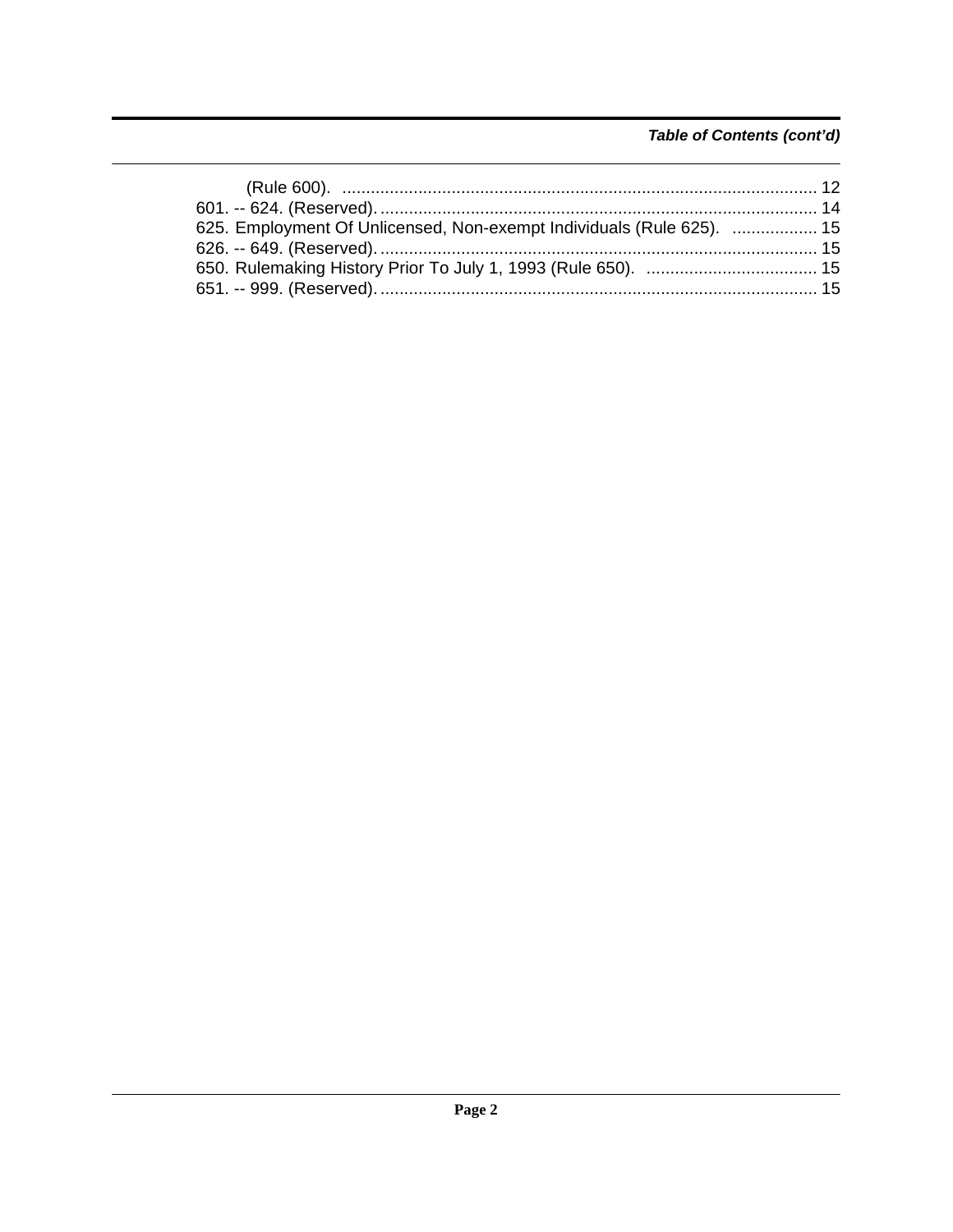### **IDAPA 24 TITLE 12 CHAPTER 01**

### <span id="page-2-0"></span>**24.12.01 - RULES OF THE IDAHO STATE BOARD OF PSYCHOLOGIST EXAMINERS**

### <span id="page-2-1"></span>**000. LEGAL AUTHORITY (RULE 0).**

These rules are hereby prescribed and established pursuant to the authority vested in the Idaho State Board of Psychologist Examiners by the provisions of Section 54-2305, Idaho Code. (7-1-93)

### <span id="page-2-2"></span>**001. TITLE AND SCOPE (RULE 1).**

These rules shall be cited as IDAPA 24.12.01, "Rules of the Idaho State Board of Psychologist Examiners." (7-1-93)

### <span id="page-2-3"></span>**002. WRITTEN INTERPRETATIONS (RULE 2).**

The Board may have written statements that pertain to the interpretation of the rules of this chapter. Such interpretations, if any, are available for public inspection and copying at cost in the main office of the Bureau of Occupational Licenses. (3-15-02) Occupational Licenses.

### <span id="page-2-4"></span>**003. ADMINISTRATIVE APPEALS (RULE 3).**

Administrative appeals shall be governed by the Administrative Procedure Act, Title 67, Chapter 52, Idaho Code.

(3-15-02)

### <span id="page-2-5"></span>**004. INCORPORATION BY REFERENCE (RULE 4).**

The document titled "Ethical Principles of Psychologists and Code of Conduct," published by the American Psychological Association and dated June 1, 2003, as referenced in Section 350, is herein incorporated by reference and is available from the Board's office and on the Board web site. (3-20-04)

### <span id="page-2-6"></span>**005. ADDRESS OF THE IDAHO BOARD OF PSYCHOLOGIST EXAMINERS (RULE 5).**

[The office of the Board of Psychologist Examiners is located within the Bureau of Occupational Licenses, Owyhee](mailto:psy@ibol.idaho.gov)  Plaza, 1109 Main Street, Suite 220, Boise, Idaho 83702-5642. The phone number of the Board is (208) 334-3233. The Board's FAX number is (208) 334-3945. The Board's e-mail address is psy@ibol.idaho.gov. The Board's official [web site is at](mailto:psy@ibol.idaho.gov) [http://www.ibol.idaho.gov/psy.htm. \(3-19-07\)](http://www.ibol.idaho.gov/psy.htm)

### <span id="page-2-7"></span>**006. PUBLIC RECORDS (RULE 6).**

The records associated with the Board of Psychologist Examiners are subject to the provisions of the Idaho Public Records Act. Title 9, Chapter 3, Idaho Code. (3-15-02)

### <span id="page-2-8"></span>**007. -- 009. (RESERVED).**

### <span id="page-2-15"></span><span id="page-2-9"></span>**010. DEFINITIONS (RULE 10).**

<span id="page-2-12"></span>**01. Board**. The Idaho State Board of Psychologist Examiners as prescribed in Section 54-2301, Idaho Code. (7-1-93)

**02. Bureau**. The Bureau means the Bureau of Occupational Licenses, as prescribed in Sections 54-605 and 67-2602, Idaho Code. (3-15-02)

**03. Certificate of Professional Qualification**. A certificate of professional qualification shall mean the certificate of professional qualification granted to a psychologist by the Association of State and Provincial Psychology Boards. (3-15-02)

### <span id="page-2-10"></span>**011. -- 099. (RESERVED).**

### <span id="page-2-14"></span><span id="page-2-11"></span>**100. CREDENTIALS TO BE FILED BY ALL APPLICANTS (RULE 100).**

<span id="page-2-13"></span>**01. Completed Application**. An application shall be completed by all applicants for licensure upon a form prescribed by the State Board of Psychologist Examiners. No application shall be accepted or considered by the Board prior to the date the required doctoral degree was conferred upon the applicant. (3-20-04)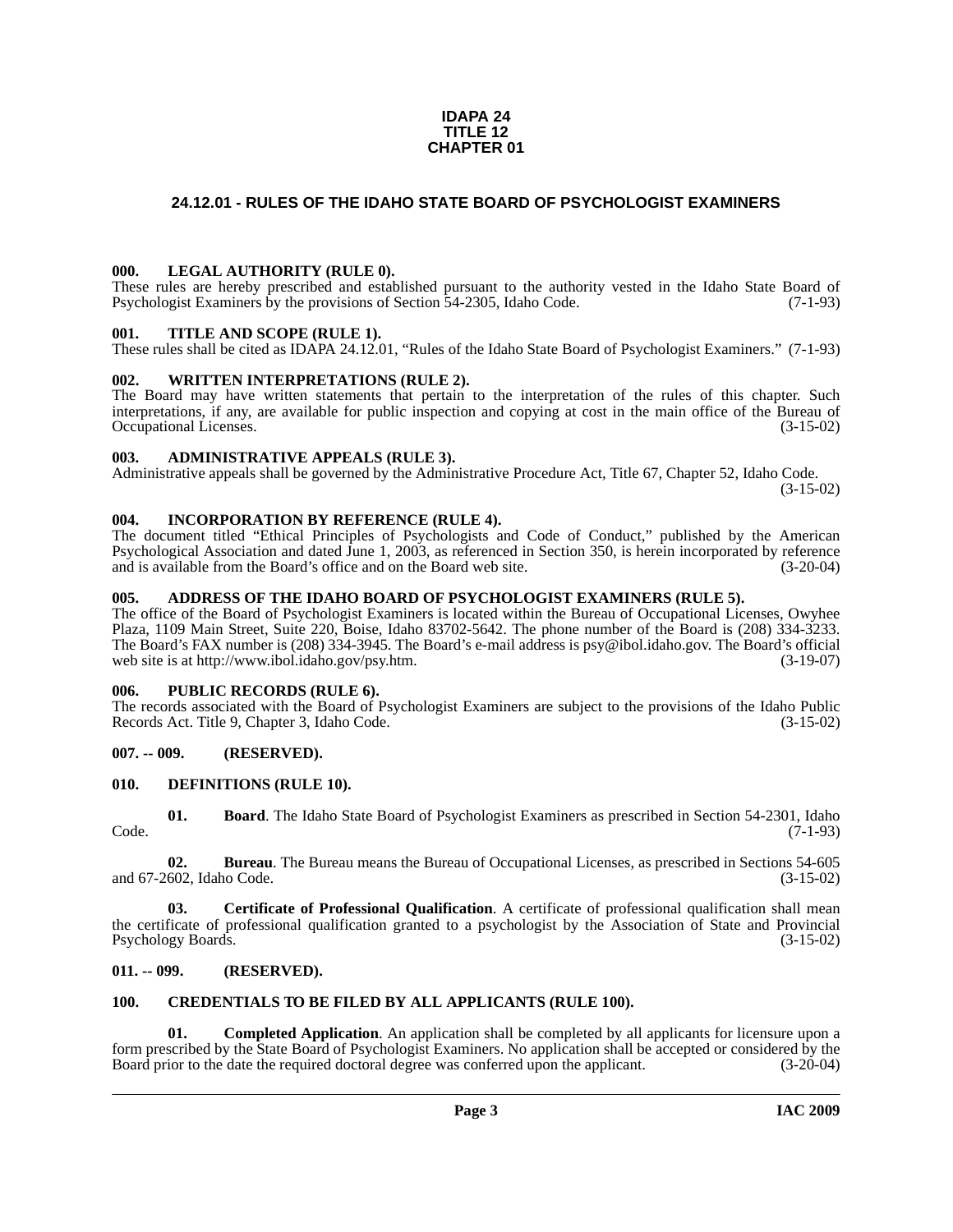<span id="page-3-11"></span>**02. Official Transcripts**. All applicants shall arrange for official transcripts of all credits earned, at each approved college or university, to be transmitted by the registrars of the educational institutions directly to the Board. (7-1-93) Board. (7-1-93)

<span id="page-3-10"></span>**03.** Letters of Reference. Letters of reference, regarding the character, training, and experience of the tshall be returned to the Board by the references before decision is rendered on the application. (7-1-93) applicant shall be returned to the Board by the references before decision is rendered on the application.

<span id="page-3-12"></span>**04.** Post Graduate Experience. One (1) of the two (2) years of post-graduate experience as required by Section 2307(b), Idaho Code, (not the internship) may be pre-doctoral. The second year must be post-doctoral work under appropriate supervision and must be verified by the appropriate supervisor. (3-15-02)

**05. Official Documentation**. Official documentation of meeting the requirements of Chapter 23, Title 54, Idaho Code and IDAPA 24.12.01, must be received by the Board directly from the entity or person responsible for providing such official documentation. Applicants are responsible for requesting the required documentation from the appropriate entities and persons. (3-15-02) appropriate entities and persons.

**06. Applications on File**. Applications on file with the Board for a period in excess of five (5) years from the date of receipt by the Bureau shall be terminated unless good cause is demonstrated to the Board. (3-20-04)

**07. Deadline**. To be considered by the Board, a properly completed application together with all supporting documentation and required fees must be received by the Bureau at least seven (7) calendar days prior to the next scheduled meeting of the Board. (5-8-09) the next scheduled meeting of the Board.

### <span id="page-3-0"></span>**101. -- 124. (RESERVED).**

### <span id="page-3-1"></span>**125. FILE UPDATE RESPONSIBILITY (RULE 125).**

The licensure applicant or any person licensed by the Board is responsible for keeping his or her file updated. All substantive changes in professional status must be reported to the Board in writing within ninety (90) days. Substantive changes would include any criminal charges or convictions of felonies or misdemeanors other than traffic violations; administrative adjudicative proceedings against the applicant or psychologist in other states or jurisdictions; adjudicated ethics violations or other sanctions levied against the applicant or psychologist by a professional association or specialty association related to the practice of psychology; any civil proceedings adjudicated against the applicant or psychologist that is clearly related to the practice of psychology. This file update requirement also applies to other material changes in the manner in which the applicant or psychologist is represented to the public, such as name changes. (5-8-09)

### <span id="page-3-2"></span>**126. -- 149. (RESERVED).**

- <span id="page-3-9"></span><span id="page-3-6"></span><span id="page-3-5"></span><span id="page-3-3"></span>**150. FEES (RULE 150).**
	- **01.** Annual Renewal Fee. Annual renewal fee -- three hundred dollars (\$300). (3-19-07)
	- **02. Application Fee**. Application fee -- two hundred dollars (\$200). (7-1-93)
	- **03. Service Extender Application Fee**. Application fee -- one hundred dollars (\$100). (3-19-07)
	- **04.** Service Extender Annual Renewal Fee. Annual renewal fee -- one hundred dollars (\$100). (3-19-07)

<span id="page-3-13"></span><span id="page-3-8"></span>**05. Examination and Reexamination Fee**. Examination and reexamination fees shall be those charged by the national examining entity plus a processing fee of twenty-five dollars (\$25). (5-3-03)

<span id="page-3-7"></span>**06. Examination and Reexamination in Addition to Application Fee**. The examination or nation fee shall be in addition to the application fee and must accompany the application. (3-19-07) reexamination fee shall be in addition to the application fee and must accompany the application.

### <span id="page-3-4"></span>**151. -- 199. (RESERVED).**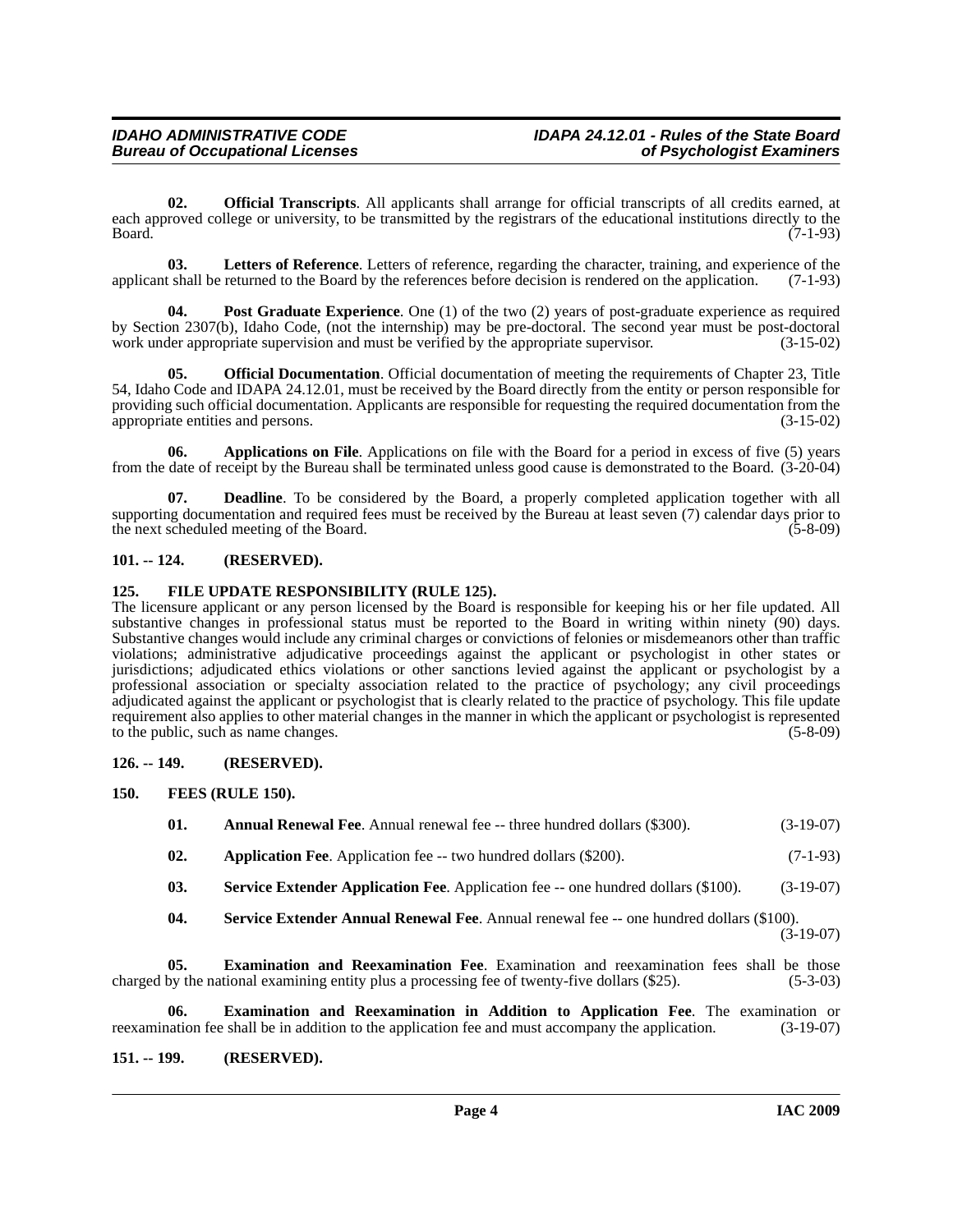### <span id="page-4-7"></span><span id="page-4-0"></span>**200. EXAMINATIONS (RULE 200).**

<span id="page-4-13"></span>**01.** Written Exam Required. The Board will require a written examination of applicants. The written examination will be the National Examination for Professional Practice In Psychology (EPPP). (3-20-04)

**02. Passing Score**. The Board has determined that a passing score on the EPPP shall be a raw score of one hundred forty (140) or, for examinations after April 1, 2001, a scaled score of five hundred (500) for licensure.

 $(3-20-04)$ 

<span id="page-4-11"></span>**03.** Time and Place of Exam. The examination will be conducted at a time and place specified by the rational examination for professional practice in psychology (EPPP).  $(5-8-09)$ administrator of the national examination for professional practice in psychology (EPPP).

<span id="page-4-8"></span>**04. Failure of Exam**. The first time the examination is failed the applicant may take it again the next time it is given upon application and payment of fees. If the examination has been failed twice, the individual must wait at least one (1) year and petition the Board for approval to take the examination the third time. The petition shall include evidence satisfactory to the Board that the applicant has taken additional study in the field of Psychology before approval will be granted. (5-8-09) (5-8-09)

<span id="page-4-12"></span>**05.** Waiver of Exam. Upon application, the examination may be waived to an applicant who is a diplomate in good standing of the American Board of Professional Psychology. (3-20-04)

### <span id="page-4-1"></span>**201. -- 249. (RESERVED).**

### <span id="page-4-6"></span><span id="page-4-2"></span>**250. ENDORSEMENT (RULE 250).**

**01. Eligibility for Endorsement**. An applicant who is in possession of a valid statutory license or statutory certificate from another state or Canada may apply for licensing under the endorsement section of this law. (3-15-02)

<span id="page-4-9"></span><span id="page-4-5"></span>**02. Requirements for Endorsement**. An applicant under the endorsement section shall have:

(3-15-02)

**a.** A valid psychology license or certificate issued by the regulatory entity of another jurisdiction; and (3-15-02)

**b.** A current certificate of professional qualification in Psychology as defined in these rules; or (3-15-02)

**c.** A degree of doctor of philosophy in psychology or a doctoral degree in a field related to psychology plus two (2) years of post graduate experience acceptable to the Board and excluding internship, and document each of the following: (3-15-02)

i. A passing score on the EPPP examination or other similar examination; (3-15-02)

ii. Two (2) years of supervised experience, one (1) of which was post-doctoral, for a minimum of three thousand (3,000) total hours acceptable to the Board; (3-15-02)

iii. A record of practicing Psychology at the independent level for the five (5) years immediately prior to application;

<span id="page-4-10"></span>iv. A history of no disciplinary action in any jurisdiction. (3-15-02)

### <span id="page-4-3"></span>**251. -- 259. (RESERVED).**

### <span id="page-4-4"></span>**260. SENIOR PSYCHOLOGY LICENSURE (RULE 260).**

Any person who has maintained a valid Psychology license based on a doctoral degree in the United States or Canada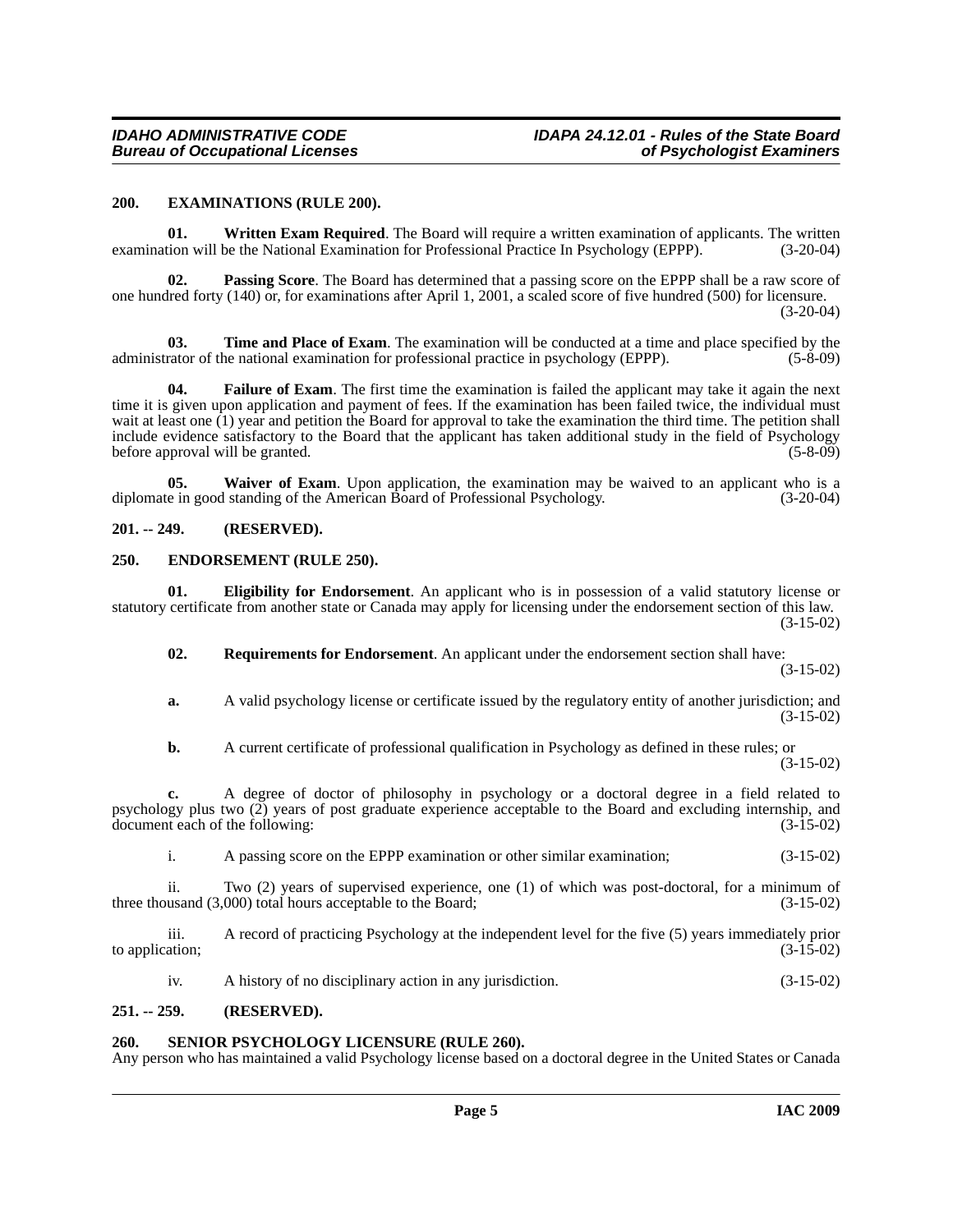### <span id="page-5-10"></span><span id="page-5-3"></span>**350. CODE OF ETHICS (RULE 350).**

<span id="page-5-15"></span><span id="page-5-1"></span>**300. NO TEMPORARY LICENSES (RULE 300).**

All licensees shall have knowledge of the Ethical Principles of Psychologists and Code of Conduct, as published in the American Psychologist, as referenced in Section 004. (5-8-09)

for a period of not less than twenty (20) years, is of good moral character, has documented practice of psychology for five (5) of the last seven (7) years, has maintained continuing education, and has not been subject to disciplinary action the last seven (7) years may apply for an Idaho psychology license under Section 54-2312A, Idaho Code.

### <span id="page-5-4"></span>**351. -- 374. (RESERVED).**

<span id="page-5-0"></span>**261. – 299. (RESERVED).**

<span id="page-5-2"></span>**301. -- 349. (RESERVED).**

### <span id="page-5-13"></span><span id="page-5-5"></span>**375. DISCIPLINE (RULE 375).**

*Bureau of Occupational Licenses* 

<span id="page-5-9"></span>**01.** Civil Fine. The Board may impose a civil fine not to exceed one thousand dollars (\$1,000) upon a psychologist for each violation of Section 54-2309. Idaho Code. (3-18-99) licensed psychologist for each violation of Section 54-2309, Idaho Code.

<span id="page-5-12"></span>**02. Costs and Fees**. The Board may order a licensed psychologist to pay the costs and fees incurred by the Board in the investigation or prosecution of the licensee for violation of Section 54-2309, Idaho Code. (3-18-99)

### <span id="page-5-6"></span>**376. -- 399. (RESERVED).**

### <span id="page-5-18"></span><span id="page-5-7"></span>**400. RENEWAL OF LICENSE -- CONTINUING EDUCATION (RULE 400).**

**01. Renewal of License**. Each person licensed under this act must renew said license annually or the license will be cancelled. Licenses shall be renewed and reinstated in accordance with the requirements of Section 67-2614, Idaho Code. (3-15-02)

<span id="page-5-19"></span>**02. Requirements for Renewal of License**. Licenses may be renewed or reinstated by payment of the required fees and by submitting certification of having satisfied the continuing education requirement. (3-15-02)

### <span id="page-5-11"></span><span id="page-5-8"></span>**401. CONTINUING EDUCATION REQUIREMENTS FOR RELICENSURE IN PSYCHOLOGY (RULE 401).**

<span id="page-5-16"></span>**01. Number of Hours Required**. All licensed psychologists, in order to renew their license, must have accumulated twenty (20) hours per year of continuing education credits. At the time of renewal of the psychologists' licenses, they will certify that they are aware of the requirements for continuing education and that they have met those requirements for the preceding year. A minimum of four (4) hours credit in ethics, standards of care, and/or review of laws pertaining to the practice of psychology is required every three (3) years. Areas covered may include practice, consultation, research, teaching, and/or supervision. These units may be used as part of the continuing education credit required. (5-8-09)

<span id="page-5-17"></span>**02. Professional Level of Continuing Education -- Time Period Records Kept - Audit**. This continuing education experience must be at an appropriate level for professional training in psychology. The licensees have responsibility for demonstrating the relevance and adequacy of the educational experience they select. The licensees are also responsible for keeping an accurate record of their own personal continuing education hours for a period of five (5) years. A random audit may be conducted to insure compliance. (7-1-93)

<span id="page-5-14"></span>**03.** Newly Licensed Individuals. Newly licensed individuals will be considered to have satisfied the geducation requirements for the remainder of the year in which their license is granted. (7-1-93) continuing education requirements for the remainder of the year in which their license is granted.

## *IDAHO ADMINISTRATIVE CODE IDAPA 24.12.01 - Rules of the State Board*

(5-8-09)

No temporary licenses to practice psychology will be issued by the Board. (7-1-93)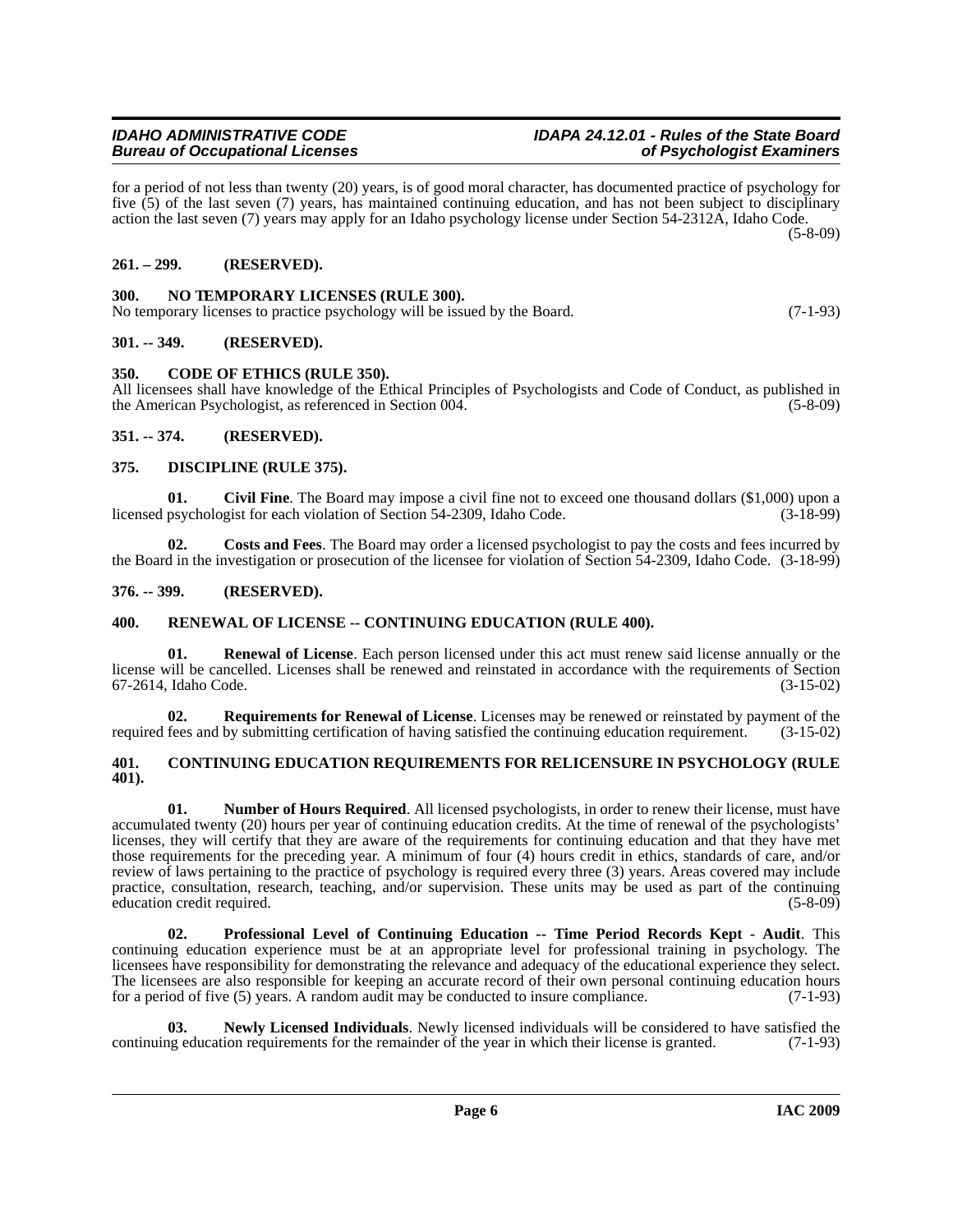### *IDAHO ADMINISTRATIVE CODE IDAPA 24.12.01 - Rules of the State Board*

<span id="page-6-5"></span>**04. Certificates of Satisfactory Attendance and Completion**. Certificates of satisfactory attendance and completion, cancelled checks, participant lists, transcripts from universities, letters of certification on instructor's letterhead, and other reasonably convincing proof of the submitted activities may serve as documentation when persons audited are required to submit proof of continuing education. (7-1-93)

<span id="page-6-11"></span>**05. Licensees Who Do Not Fulfill the Continuing Education Requirements**. Licensees who do not e continuing education requirements may be subject to disciplinary action. (7-1-93) fulfill the continuing education requirements may be subject to disciplinary action.

<span id="page-6-4"></span>**06. Carryover of Continuing Education Hours**. Continuing education courses not claimed for CE credit in the current renewal year, may be credited for the next renewal year. A maximum of twenty (20) hours may be carried forward from the immediately preceding year. (5-3-03)

### <span id="page-6-9"></span><span id="page-6-0"></span>**402. GUIDELINES FOR APPROVAL OF CONTINUING EDUCATION CREDITS (RULE 402).**

**01. Continuing Education Credit**. Continuing education credit will be given to formally organized workshops or classes with an attendance roster and preassigned continuing education credit offered in association with or under the auspices of: (7-1-93) with or under the auspices of:

<span id="page-6-6"></span>

| <b>a.</b> | Regionally accredited institutions of higher education. | $(7-1-93)$ |
|-----------|---------------------------------------------------------|------------|
| b.        | The American Psychological Association.                 | $(7-1-93)$ |
| c.        | A Regional Psychological Association.                   | $(7-1-93)$ |
| d.        | A State Psychological Association.                      | $(7-1-93)$ |

**e.** Credit will be given for the number of credit hours preauthorized by the sponsoring agency with no nit on the number of hours. (7-1-93) upper limit on the number of hours.

<span id="page-6-7"></span>**02. Credit for International, National and Regional Meetings of Psychological Organizations**. Six (6) hours of continuing education credit will be allowed for documented attendance at international, national and regional meetings of psychological organizations. (7-1-93)

<span id="page-6-8"></span>**03. Credit for Other Relevant Workshops, Classes or Training Experiences**. Other relevant workshops, classes or training experiences may receive up to six (6) hours of credit per experience provided they are conducted by a licensed or reputable psychologist or other mental health professional. Each documented hour of training experience counts as one (1) hour of continuing education experience. A maximum of six (6) hours of this type of experience may be approved. (7-1-93)

<span id="page-6-12"></span>**04. Presentation of Papers**. Presentation of papers at international, national, regional or state psychological or other professional associations may be counted as equivalent to six (6) hours per event. (7-1-93)

<span id="page-6-13"></span>**05. Self-Study, Lectures or Public or Professional Publications and Presentations**. The Board also recognizes the value of self-study, lectures or public or professional publications and presentations (including for example, in the case of the university faculty, preparation of a new course). Therefore, the Board will allow credit for six (6) hours of individual study per year. six  $(6)$  hours of individual study per year.

<span id="page-6-3"></span>**06. Board Assessment of Continuing Education Activities**. The Board of Psychologist Examiners may avail itself of help and consultation from the Idaho Psychological Association in assessing the appropriateness of continuing education activities. (7-1-93) continuing education activities.

### <span id="page-6-1"></span>**403. -- 449. (RESERVED).**

### <span id="page-6-10"></span><span id="page-6-2"></span>**450. GUIDELINES FOR USE OF SERVICE EXTENDERS TO LICENSED PSYCHOLOGISTS (RULE 450).**

The Board recognizes that licensed psychologists may choose to extend their services by using service extenders. The Board provides general rules to cover all service extenders as well as specific rules to cover service extenders with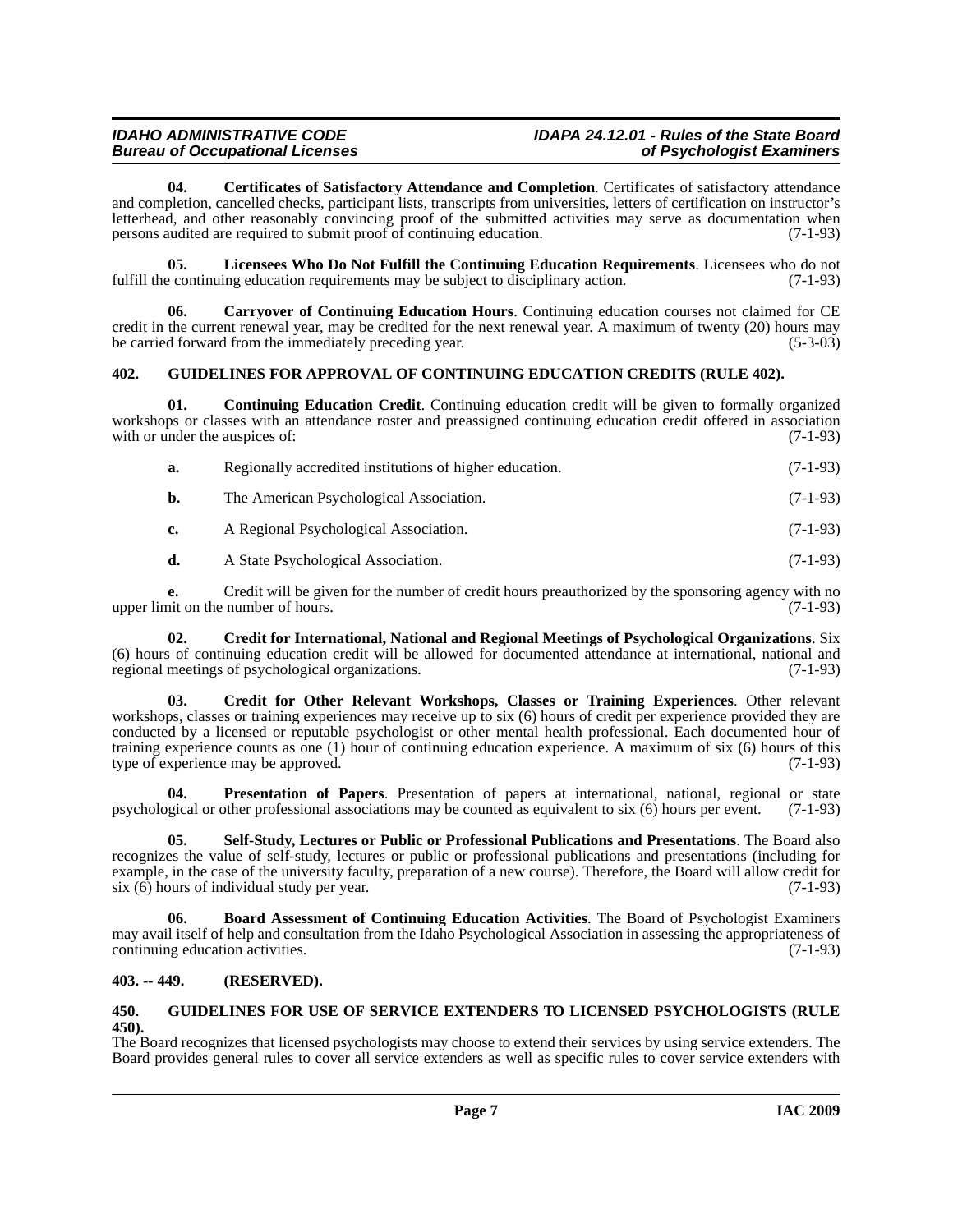different levels of training and experience. (7-1-93)

### <span id="page-7-1"></span>**01. General Provisions for Licensed Psychologists Extending Their Services Through Others**. (7-1-93)

**a.** The licensed psychologist exercising administrative control for a service extender shall: (7-1-93)

i. Have the authority to cause termination of compensation for the service extender. (7-1-93)

ii. Have the authority to cause the suspension or removal of the service extender from his position as a rovider. (7-1-93) service provider.

**b.** The licensed psychologist exercising professional direction for a service extender shall: (7-1-93)

i. Within thirty (30) days after employing the service extender, formulate and provide to the Board a written supervisory plan for each service extender. The plan shall include provisions for supervisory sessions and chart review. If the psychologist requires tapes to be made of psychological services delivered by the service extender, then the plan shall also specify review and destruction of these tapes. The plan shall also specify the hours per calendar week that the licensed psychologist will be at the same physical location as the person extending the services of the licensed psychologist. The plan shall be accompanied by a completed application form and appropriate application fee. (3-19-07)

ii. Establish and maintain a level of supervisory contact sufficient to be readily accountable in the event that professional, ethical, or legal issues are raised. There will be a minimum of one (1) hour of face-to-face supervisory contact by a licensed psychologist with the service extender for each one (1) to twenty (20) hours of services provided by the service extender during any calendar week. At least one half (1/2) of this face-to-face supervisory contact will be conducted individually, and up to one half (1/2) of this face-to-face supervisory contact may be provided using a group format. A written record of this supervisory contact, including the type of activities conducted by the service extender, shall be maintained by the licensed psychologist. Except under unusual circumstances, the supervisory contact will occur either during the week the services are extended or during the week following. In no case will services be extended more than two (2) weeks without supervisory contact between the service extender and a licensed psychologist. (7-1-93)

iii. Provide the service extender a copy of the current Ethical Standards of the American Psychological lon, and obtain a written agreement from the service extender of his intention to abide by them. (7-1-93) Association, and obtain a written agreement from the service extender of his intention to abide by them.

### <span id="page-7-2"></span>**02. Qualifications for Service Extenders**. (7-1-93)

**a.** Category I: A service extender will be placed in Category I if: (7-1-93)

i. The licensed psychologist wishing to employ the service extender verifies in writing to the satisfaction of the Board that the service extender holds a license issued by the state of Idaho to practice a specific profession, and that the issuance of that license requires the licensee hold a master's degree or its equivalent as determined by the Board; or (7-1-93) determined by the Board; or

ii. The service extender meets the criteria for Category II specified below and the licensed psychologist wishing to employ the service extender verifies in writing to the satisfaction of the Board that the service extender has satisfactorily functioned as a service extender to one (1) or more licensed psychologist for at least twenty (20) hours per calendar week over a period totaling two hundred sixty (260) weeks. (7-1-93) twenty  $(20)$  hours per calendar week over a period totaling two hundred sixty  $(260)$  weeks.

**b.** Category II: A service extender will be placed in Category II if the licensed psychologist wishing to employ the service extender verifies in writing to the satisfaction of the Board that the service extender holds a master's degree from a program in psychology, counseling, or human development as determined by the Board.

(7-1-93)

### <span id="page-7-0"></span>**03. Conditions for Use of Service Extenders**. (7-1-93)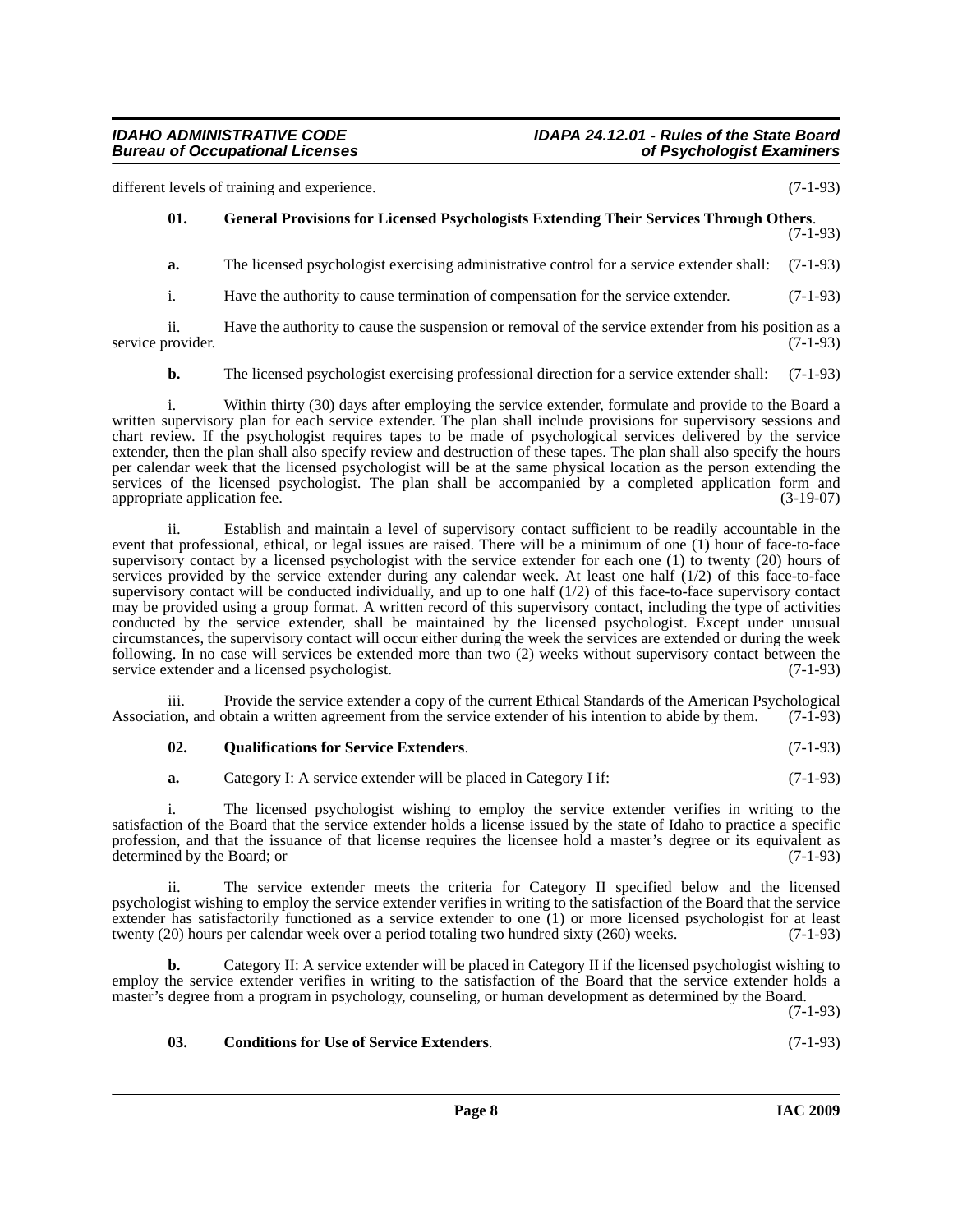### *IDAHO ADMINISTRATIVE CODE IDAPA 24.12.01 - Rules of the State Board*

**a.** All persons used to extend the services of a licensed psychologist shall be under the direct and continuing administrative control and professional direction of a licensed psychologist. These service extenders may not use any title incorporating the word "psychologist" or any of its variants or derivatives, e.g. "psychological," "psychotherapist." (5-8-09)

**b.** Work assignments shall be commensurate with the skills of the service extender and procedures planned in consultation with the licensed psychologist under all circumstances. (7-1-93) shall be planned in consultation with the licensed psychologist under all circumstances.

**c.** Public announcement of fees and services, as well as contact with lay or professional public shall be offered only in the name of the licensed psychologist whose services are being extended. However, persons licensed to practice professions other than psychology may make note of their status in such announcements or  $\text{constants.}$  (7-1-93)

**d.** Setting and collecting of fees shall remain the sole domain of the licensed psychologist; excepting that when a service extender is used to provide services of the licensed psychologist, third party payers shall be informed of this occurrence in writing at the time of billing. Unless otherwise provided in these rules and regulations, licensed psychologists may neither claim or imply to service recipients or to third party payers an ability to extend their services through any person who has not been approved as a service extender to that psychologist as specified in this section.  $(7-1-93)$ 

**e.** All service recipients shall sign a written notice of the service extender's status as a service extender for the licensed psychologist. A copy of the signed written notice will be maintained on file with the licensed psychologist. (7-1-93) licensed psychologist.

**f.** Within the first three (3) contacts, the licensed psychologist shall have face-to-face contact with vice recipient. (7-1-93) each service recipient.

**g.** A licensed psychologist shall be available to both the service extender and the service recipient for emergency consultation.

**h.** Service Extenders shall be housed in the same service delivery site as the licensed psychologist whose services they extend. Whatever other activities they may be qualified to perform, service extenders shall limit themselves to acting as service extenders of the licensed psychologist when providing direct services so long as they are physically located in the offices of the licensed psychologist. (7-1-93)

**i.** A service extender in Category I may deliver as much as, but not more than fifty percent (50%) of their service while the licensed psychologist is not physically present at the service delivery site. A service extender in Category II may deliver as much as, but not more than twenty-five percent (25%) of their service while the licensed psychologist is not physically present at the service delivery site. Service Extenders providing as many as, but no more than, three (3) hours of service extension per calendar week shall be exempted from the on-site provisions of Section 450 of this rule. Without notification to the Board, short term exemption from this rule for atypical circumstances, such as irregular travel by the licensed psychologist, may occur for periods as long as, but no longer than three (3) calendar weeks. Longer exemptions may be granted at the discretion of the Board on written request by the licensed psychologist to the Board. (5-8-09) request by the licensed psychologist to the Board.

**j.** The licensed psychologist shall employ no more than three (3) service extenders. (3-18-99)

When a licensed psychologist terminates employment of a service extender, the licensed notify the Board in writing within thirty (30) days. (7-1-93) psychologist will notify the Board in writing within thirty  $(30)$  days.

**l.** At the time of license renewal the licensed psychologist shall submit for each service extender the appropriate fee together with certification to the Board that they possess: (3-19-07)

i. A written record of supervisory contact for the previous twelve (12) months; and (3-20-04)

ii. The percentage of time during the previous twelve (12) months that the service extender extended services while the licensed psychologist was at the service delivery site; and  $(3-20-04)$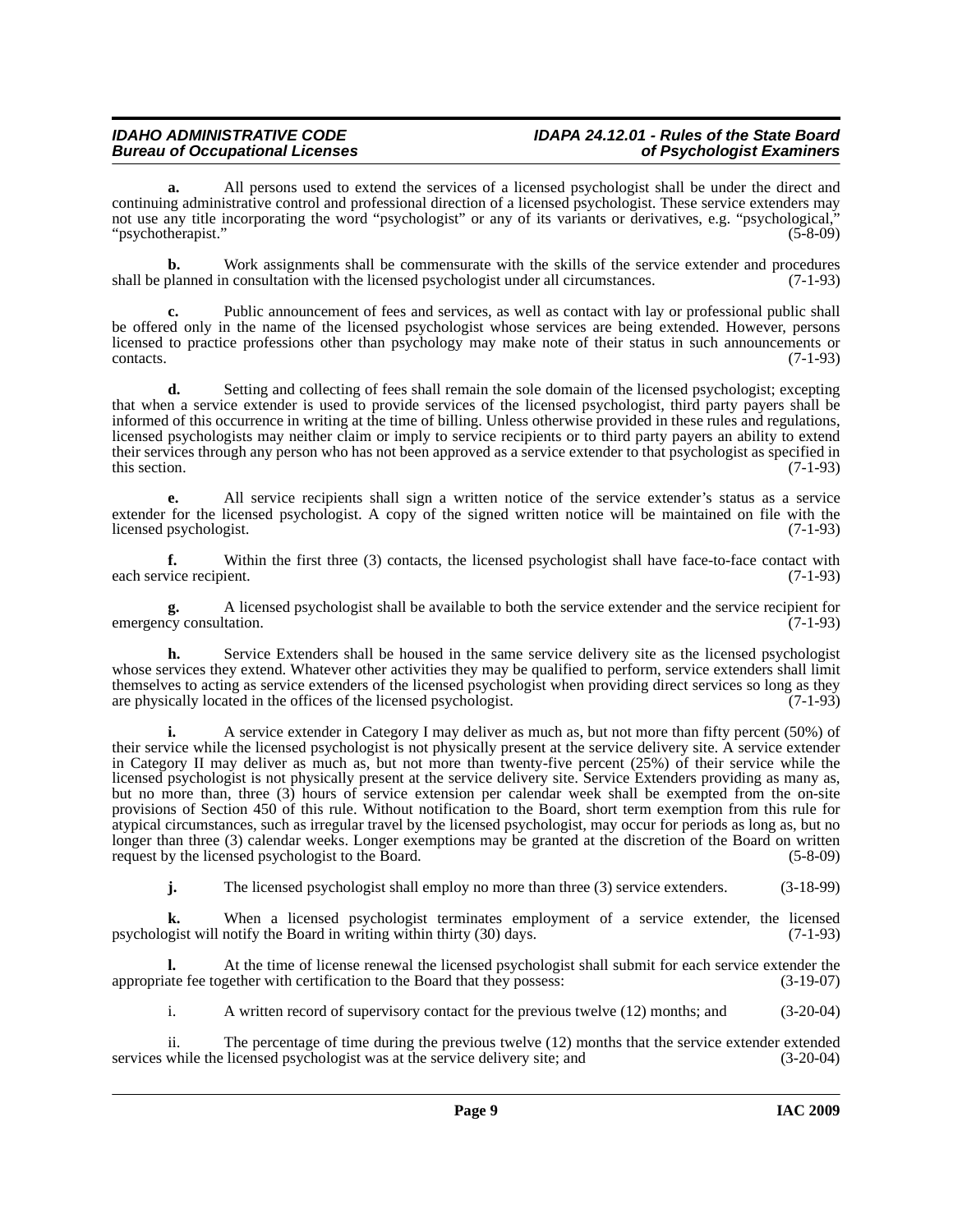iii. An updated plan for the supervision of each of his service extenders. (3-20-04)

**m.** Documentation of supervisory notes, hours of supervision, number of hours on-site while the service extender provided services, and plan of supervision shall be maintained by the supervisor for not less than three (3) years for each service extender and submitted to the Board upon request. (5-8-09)

### <span id="page-9-0"></span>**451. -- 499. (RESERVED).**

### <span id="page-9-5"></span><span id="page-9-1"></span>**500. EDUCATIONAL AND CREDENTIALING REQUIREMENTS FOR LICENSURE (RULE 500).**

Applicants who receive a doctoral degree from a program accredited by the American Psychological Association are considered to have met all criteria outlined in Section 500. (5-3-03)

**01. Training in Professional Psychology**. Training in professional psychology is doctoral training offered in an institution of higher education accredited by: (7-1-93)

<span id="page-9-8"></span>

| a. | Middle States Association of Colleges and Schools.     | $(7-1-93)$ |
|----|--------------------------------------------------------|------------|
| b. | The New England Association of Schools and Colleges.   | $(7-1-93)$ |
| c. | The North Central Association of Colleges and Schools. | $(7-1-93)$ |
| d. | The Northwest Association of Schools and Colleges.     | $(7-1-93)$ |

- **e.** The Southern Association of Colleges and Schools. (7-1-93)
- <span id="page-9-9"></span>**f.** The Western Association of Schools and Colleges. (7-1-93)

**02. Training Program**. The training program must stand as a recognizable, coherent organizational entity within the institution. Programs that are accredited by the American Psychological Association or that meet the criteria for such accreditation are recognized as meeting the definition of a professional psychology program.

(5-3-03)

**03. Authority and Primary Responsibility**. There must be a clear authority and primary responsibility for the core and specialty areas by a designated leader who is a doctoral psychologist and is a member of the core faculty. (5-8-09)

<span id="page-9-7"></span><span id="page-9-6"></span><span id="page-9-3"></span><span id="page-9-2"></span>**04. Content of Program**. The program must be an integrated, organized sequence of study. (7-1-93)

**05. There Must Be an Identifiable Training Faculty and a Psychologist Responsible for the Program**. There must be an identifiable training faculty on site of sufficient size and breadth to carry out the training responsibilities. A faculty psychologist must be responsible for the program. (5-3-03)

**06. Program Must Have an Identifiable Body**. The program must have an identifiable body of who are matriculated in that program for a degree. (7-1-93) students who are matriculated in that program for a degree.

<span id="page-9-10"></span>**07. What the Program Must Include**. The program must include supervised practicum and predoctoral internship appropriate to the practice of psychology. Pre-doctoral internships must be completed at member sites of the Association of Psychology Postdoctoral and Internship Centers, or sites demonstrating an equivalent program. (5-8-09) program.  $(5-8-09)$ 

<span id="page-9-4"></span>**08. Curriculum**. The curriculum shall encompass a minimum of three (3) academic years of full time graduate study at least one (1) year of which is spent in full-time physical residence at the degree granting educational institution. In addition to instruction in professional areas of competence, which include assessment and diagnosis, intervention, consultation, and supervision, the core program shall require each student to demonstrate competence in specific substantive areas. Minimal competence is demonstrated by passing a three (3) credit semester graduate course (or a five (5) credit quarter graduate course) in each of the substantive areas listed below: (3-20-04)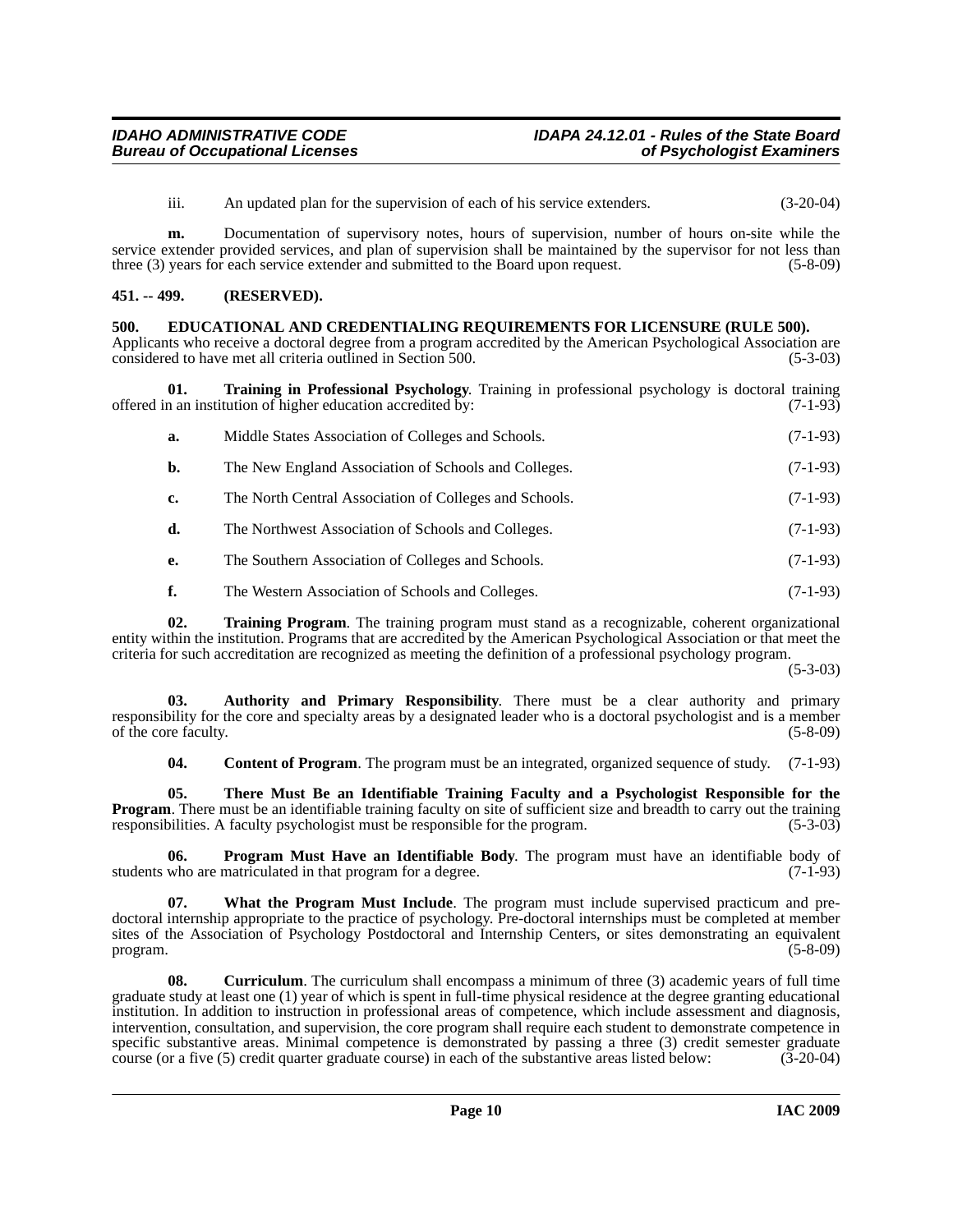**a.** Biological Bases of Behavior: Physiological psychology, comparative psychology, neuropsychology, sensation and perception, psychopharmacology. (7-1-93) **b.** Cognitive-Affective Bases of Behavior: Learning, cognition, motivation, emotion. (3-20-04) **c.** Social Bases of Behavior: Social psychology, group processes, organizational and systems theory.  $(7-1-93)$ **d.** Individual Differences: Personality theory, human development, abnormal psychology. (7-1-93) **e.** Scientific and Professional Standards and Ethics. (3-20-04) **f.** Research Design and Methodology. (3-20-04) **g.** Techniques of Data Analysis: statistics, multivariate statistics, factor analysis, multiple regression, metric statistics. (3-20-04) non-parametric statistics. **h.** Psychological Measurement: psychometric principles, test theory, personality assessment, cognitive assessment. (3-20-04) **i.** History and Systems of Psychology. (3-20-04) **j.** Multiculturalism and Individual Diversity. (3-20-04)

### <span id="page-10-0"></span>**501. -- 549. (RESERVED).**

### <span id="page-10-1"></span>**550. REQUIREMENTS FOR SUPERVISED PRACTICE (RULE 550).**

### <span id="page-10-6"></span><span id="page-10-3"></span>**01. Duration and Setting of Supervised Practice**. (7-1-93)

**a.** A year of supervised experience is defined as a minimum of one thousand (1000) hours of supervised service provision acquired during not less than a twelve (12) month and no more than a thirty-six (36) calendar month period. The first year of supervised experience shall be accredited only after acquiring the equivalent of one (1) year of full time graduate study. A second year must be obtained post-doctorally. (5-3-03) of one  $(1)$  year of full time graduate study. A second year must be obtained post-doctorally.

**b.** A minimum qualifying supervised experience consists of two (2) years of supervised experience, neither of which is the internship, and at least one (1) of which is obtained post-doctorally. (7-1-93)

<span id="page-10-5"></span>**02. Qualifications of Supervisors**. Supervising psychologists shall be licensed and shall have training in the specific area of practice in which they are offering supervision. (7-1-93)

<span id="page-10-2"></span>**03. Amount of Supervisory Contact**. One (1) hour per week of face-to-face individual contact per 20) hours of applicable experience is a minimum. twenty  $(20)$  hours of applicable experience is a minimum.

**04. Evaluation and Accreditation of Supervised Practice**. The Board shall require submission of information by the supervisor(s) which enable it to evaluate and credit the extent and quality of the candidate's supervised practice. The form requesting such information shall cover the following: (7-1-93)

- <span id="page-10-4"></span>**a.** Name of supervisee; (7-1-93)
- **b.** Educational level of supervisee; (7-1-93)

**c.** Supervisor's name, address, license number, state in which granted and area of specialization; (7-1-93)

**d.** Name and nature of setting in which supervised practice took place; (7-1-93)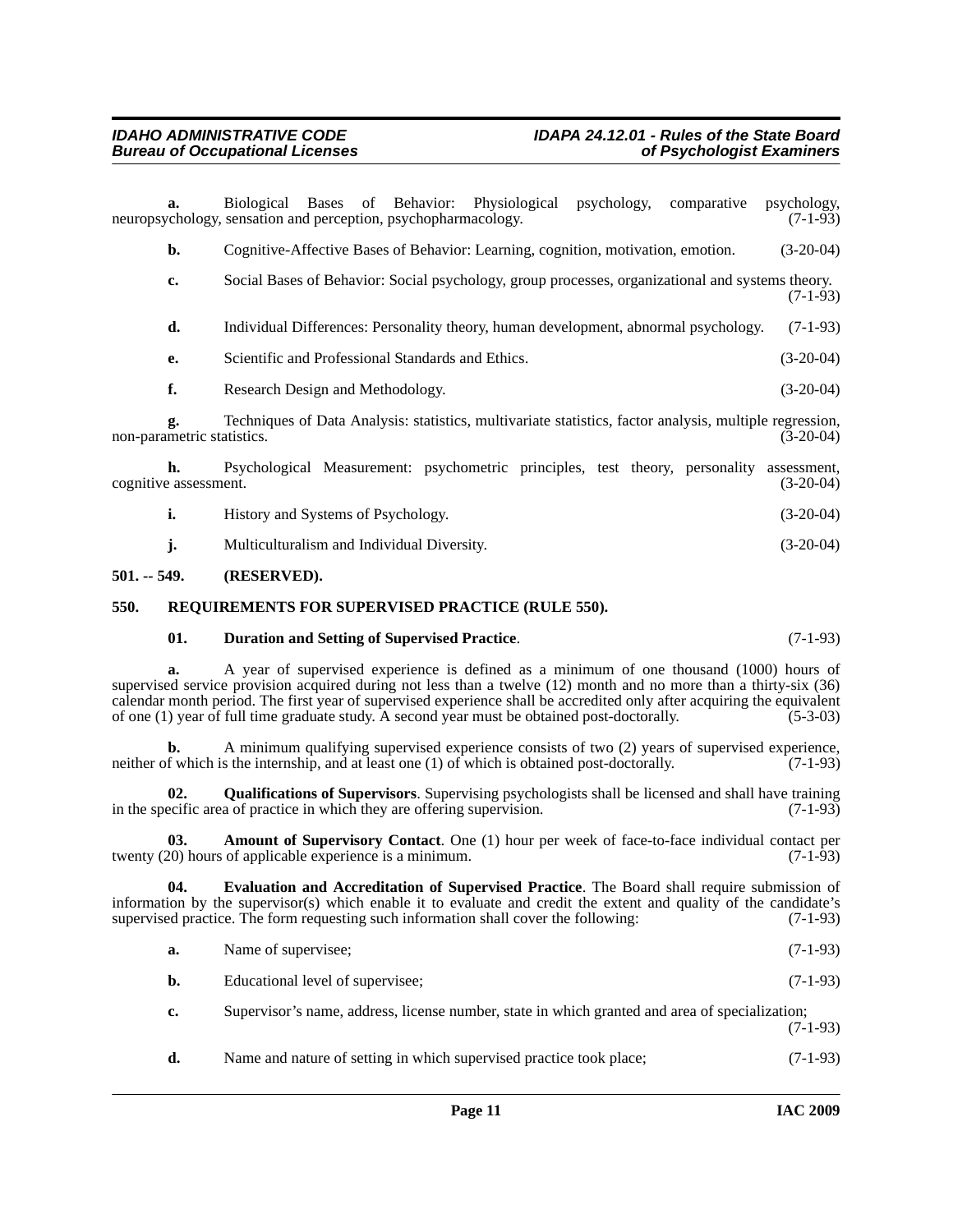| е. | Date of practice covered in this report;     | $(7-1-93)$ |
|----|----------------------------------------------|------------|
|    | Number of practice hours during this period; | $(7-1-93)$ |
| g. | Supervisee's duties;                         | $(7-1-93)$ |
| h. | Number of one-to-one supervisory hours;      | $(7-1-93)$ |
|    | Assessment of supervisee's performance; and  | $(7-1-93)$ |

**j.** Whether or not the supervisee received monetary compensation for the supervised services they provided. (7-1-93) provided.  $(7-1-93)$ 

<span id="page-11-3"></span>**05. Unacceptable Supervision**. Supervised practice time during which the supervisor deems supervisee's performance to have been unacceptable shall not be credited towards the required supervised practice<br>(7-1-93) hours.  $(7-1-93)$ 

### <span id="page-11-0"></span>**551. -- 599. (RESERVED).**

### <span id="page-11-2"></span><span id="page-11-1"></span>**600. GUIDELINES FOR THE SUPERVISION IN THE EDUCATION OF PSYCHOLOGISTS (RULE 600).**

The Board recognizes the importance of supervision in the education of psychologists, and that licensed psychologists within Idaho may be called on to provide supervision. It also recognizes that differing levels of supervision are appropriate for persons with differing levels of education and experience. Accordingly, the Board identifies two (2) levels within the education of psychologists, and specifies differing levels of supervision for each. These categories refer to persons pursuing a program of activities which, when completed, will allow them to meet the requirements for licensure as psychologists in Idaho. When providing supervision, the licensed supervising psychologist may receive compensation from the supervisee or other interested party, and shall be responsible to insure that supervision appropriate to the education and experience level of the supervisee is provided. Further, the licensed supervising psychologist shall also be responsible to insure that the appropriate documentation for a particular supervisee has been provided to the Board as specified below. The number of persons a psychologist may supervise within the two (2) educational levels does not limit the number of service extenders as specified under Subsection 450.03.j. (5-8-09)

**01.** General Provisions. General provisions for licensed supervising psychologists. (7-1-93)

**a.** The licensed supervising psychologist exercising administrative control shall:  $(7-1-93)$ 

i. Have the authority to cause termination of compensation for the supervisee when compensation is provided.  $(7-1-93)$ 

ii. Have the authority to cause the suspension or removal of the supervisee from his position as a service provider. (7-1-93)

**b.** The licensed supervising psychologist exercising professional direction shall: (7-1-93)

i. Within thirty (30) days after initiating supervision, formulate a written supervisory plan for each supervisee. The plan shall include provisions for supervisory sessions and chart review. If the supervising psychologist requires tapes to be made of psychological services delivered by the supervisee, then the plan shall also specify review and destruction of these tapes. The plan shall also specify the hours per calendar week that the licensed psychologist will be at the same physical location as the supervisee. (7-1-93)

ii. Establish and maintain a level of supervisory contact sufficient to be readily accountable in the event that professional, ethical, or legal issues are raised. There will be a minimum of one (1) hour of face-to-face individual supervisory contact by a licensed psychologist with the supervisee for each one (1) to twenty (20) hours of services provided by the supervisee during any calendar week. A written record of this supervisory contact, including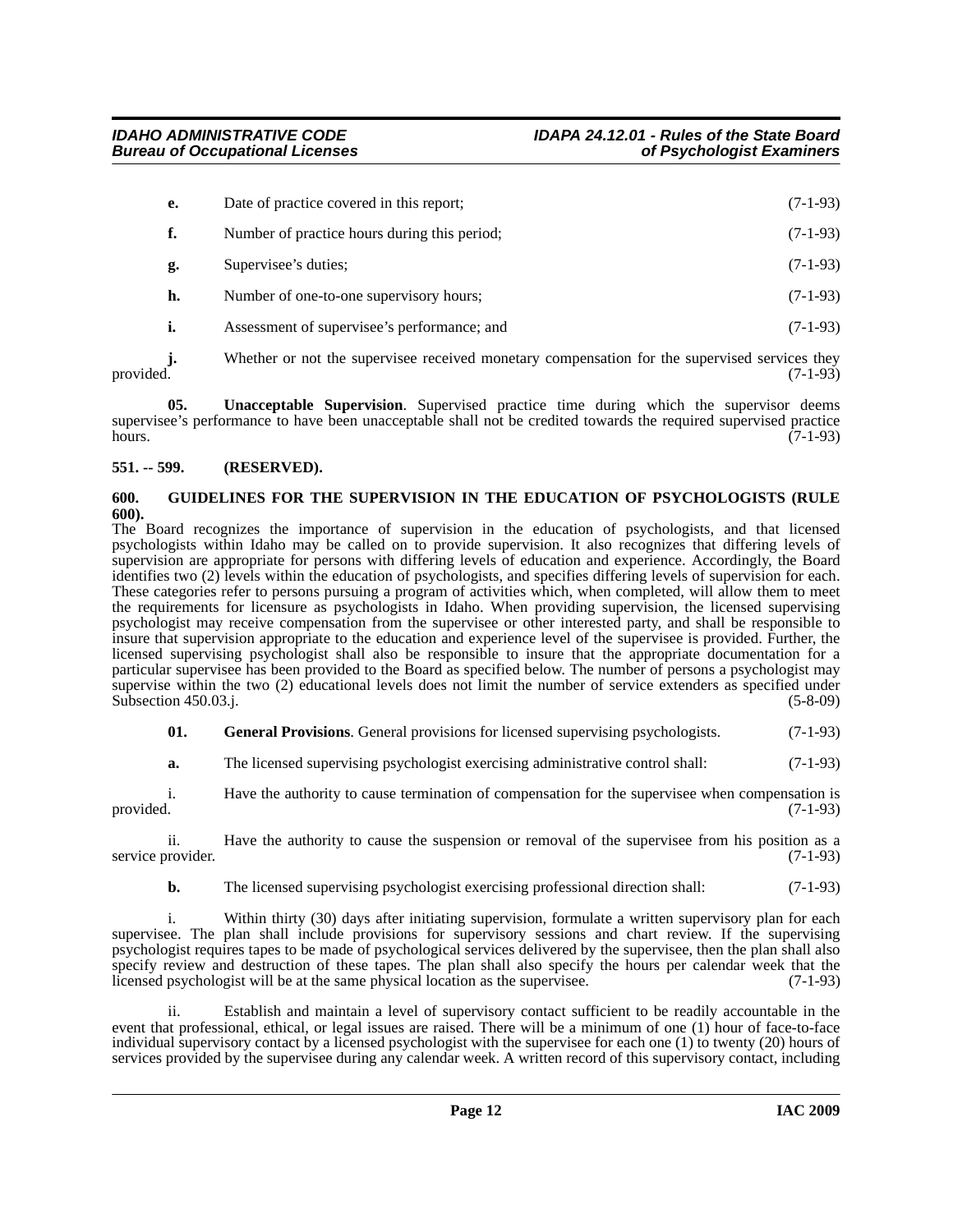### *IDAHO ADMINISTRATIVE CODE IDAPA 24.12.01 - Rules of the State Board*

the type of activities conducted by the supervisee, shall be maintained by the licensed supervising psychologist. Except under unusual circumstances, the supervisory contact will occur either during the week the services are provided or during the week following. In no case will services be provided more than two (2) weeks without supervisory contact between the supervise and a licensed supervising psychologist. (7-1-93) supervisory contact between the supervisee and a licensed supervising psychologist.

iii. Provide the supervisee a copy of the current Ethical Standards of the American Psychological ion, and obtain a written agreement from the supervisee of his intention to abide by them. (7-1-93) Association, and obtain a written agreement from the supervisee of his intention to abide by them.

### <span id="page-12-0"></span>**02. Category I -- Psychologist in Training**. (5-8-09)

**a.** Definition: A person having submitted an application for licensure to the Idaho Board of Psychologist Examiners and who has been found by the Board to have either: (7-1-93)

i. Obtained a doctoral degree from a program accredited by the American Psychological Association or from an educational program which satisfies all the requirements of Section 500; or (5-8-09)

ii. Obtained a doctoral degree and submitted a plan, approved by the Board for the completion of any is their doctoral education with regard to the requirements of Section 500. (7-1-93) deficiencies in their doctoral education with regard to the requirements of Section 500.

**b.** Verification: The State Board of Psychologist Examiners has reviewed the application of the person in question and either: (7-1-93)

i. Verifies that the applicant has obtained a doctoral degree from a program accredited by the American Psychological Association or from an educational program which satisfies all the requirements of Section 500; or (5-8-09)

ii. Verified the applicant obtained a doctoral degree and approved a plan submitted by the applicant for the completion of any deficiencies in his doctoral education with regard to the requirements of Section 500.

(7-1-93)

### **c.** Supervision Requirements: (7-1-93)

i. Psychologists in Training must be under the direct and continuing administrative control and professional direction of the licensed supervising psychologist when providing psychological services. (7-1-93)

ii. Work assignments shall be commensurate with the skills of the Psychologist in Training and es shall be planned in consultation with the licensed supervising psychologist. (7-1-93) procedures shall be planned in consultation with the licensed supervising psychologist.

Psychologists in Training shall be housed in the service delivery site of the licensed supervising psychologist, and at least fifty percent (50%) of the Psychologist in Training's service delivery will occur while the licensed supervising psychologist is physically present on site; excepting that where Psychologists in Training are employed by agencies or corporations financed by public funds, licensed supervising psychologists may apply for exemption of this requirement. Exemptions will be made on review of the written supervisory plan, and granted at the  $\alpha$  discretion of the Board. (7-1-93)

iv. Public announcement of fees and services, and contact with lay or professional public shall be offered only by and in the name of the licensed supervising psychologist or his institutional affiliate. (7-1-93)

Setting and collecting of fees shall remain the sole domain of the licensed supervising psychologist or his institutional affiliate, excepting that when a supervisee provides psychological services, third party payers shall be informed of this occurrence in writing at the time of billing. (7-1-93)

vi. All persons receiving services from a Psychologist in Training shall sign a written notice indicating their understanding that the service provider is a Psychologist in Training and that the licensed supervising psychologist is responsible for their activity. A copy of the signed written notice will be maintained on file with the licensed supervising psychologist. (7-1-93)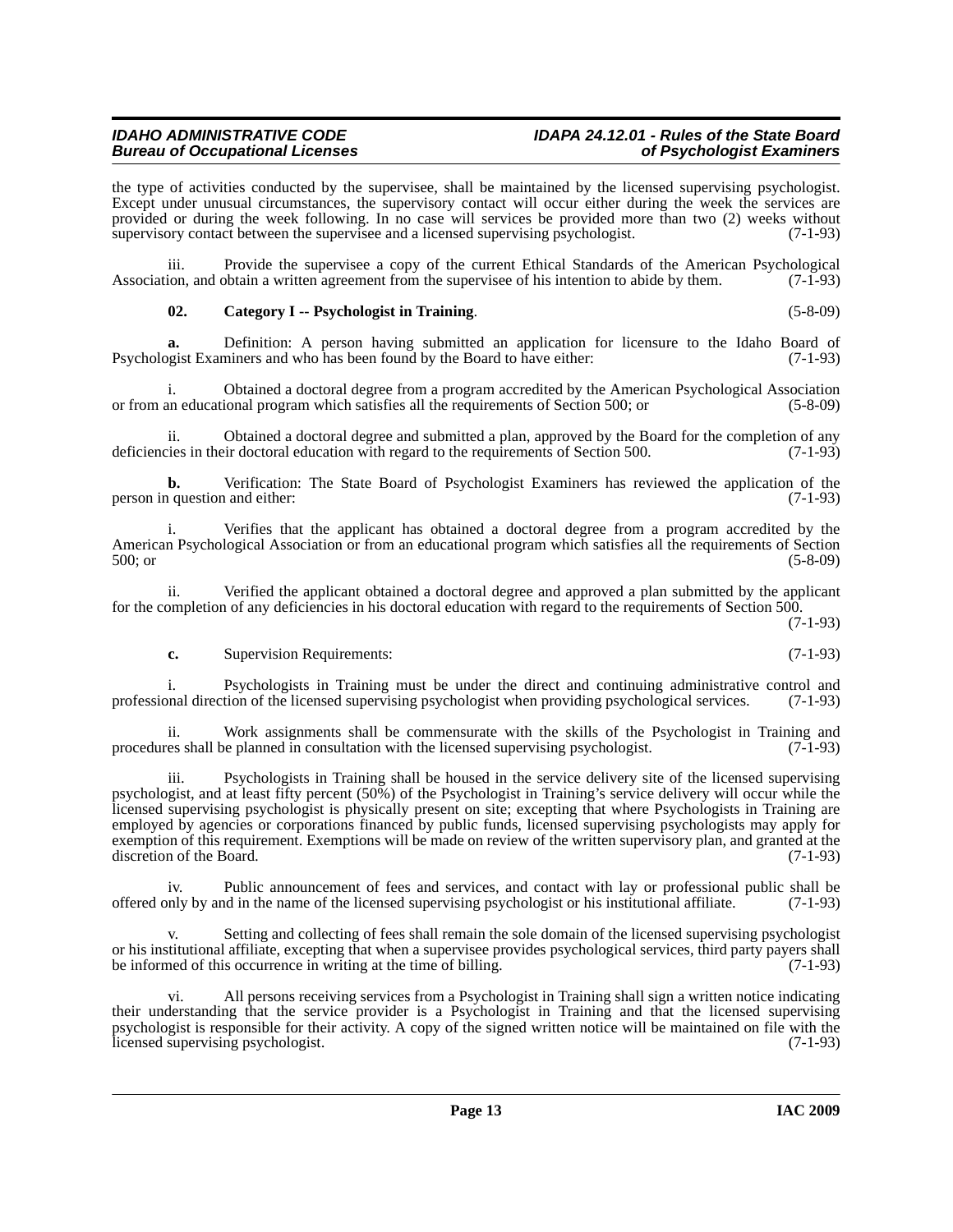### *IDAHO ADMINISTRATIVE CODE IDAPA 24.12.01 - Rules of the State Board* **Bureau of Occupational Licenses**

<span id="page-13-1"></span>vii. The licensed supervising psychologist's proficiencies will be commensurate with the services by the Category I Psychologist in Training. (5-8-09) provided by the Category I Psychologist in Training. **03. Category II -- Psychologist Under Supervision**. (5-8-09) **a.** Definition: A person having submitted an application for licensure to the Idaho Board of point Examiners and who has been found by the Board to have: (7-1-93) Psychologist Examiners and who has been found by the Board to have: i. Obtained a doctoral degree from a program accredited by the American Psychological Association or from an educational program which satisfies all the requirements of Section 500; and (5-8-09) ii. Completed the EPPP examination with a passing score. (7-1-93) **b.** Verification: The State Board of Psychologist Examiners has reviewed the application and: (7-1-93)

i. Verified the applicant has obtained a doctoral degree from a program accredited by the American Psychological Association or from an educational program which satisfies all the requirements of Section 500; and (5-8-09)

| ii. | Verified the applicant has completed the EPPP examination with a passing score. | $(7-1-93)$ |
|-----|---------------------------------------------------------------------------------|------------|
| c.  | Supervision Requirements:                                                       | $(7-1-93)$ |

i. Psychologists Under Supervision shall be under the continuing professional direction, though not necessarily administrative control, of the licensed supervising psychologist when providing psychological services. (7-1-93)

ii. Work assignments shall be commensurate with the skills of the Psychologist Under Supervision and procedures shall be planned in consultation with the licensed supervising psychologist. (7-1-93)

iii. Public announcement of fees and services, and contact with lay or professional public shall be offered only by and in the name of the supervising licensed psychologist or his institutional affiliate. However, if the Psychologist Under Supervision is employed by either a privately financed agency or corporation or a publicly funded agency or corporation; then public announcement of fees and services with lay or professional public may be offered in the name of those organizations as long as the supervised status of the Psychologist Under Supervision and the name, address and telephone number of the licensed supervising psychologist are made clear to the public.

(7-1-93)

iv. Setting and collecting of fees shall remain the sole domain of the licensed supervising psychologist or his institutional affiliate. However, if the Psychologist Under Supervision is employed by either a privately financed agency or corporation or a publicly funded agency or corporation; then the setting and collecting of fees may be offered in the name of those organizations as long as the supervised status of the Psychologist Under Supervision and the name, address and telephone number of the supervising psychologist are made clear to the public; and with the exception that when a supervisee provides psychological services, third party payers shall be informed of this occurrence in writing at the time of billing. (7-1-93) occurrence in writing at the time of billing.

All persons receiving services from a Psychologist Under Supervision shall sign a written notice indicating their understanding that the service provider is a Psychologist Under Supervision and that the licensed supervising psychologist is responsible for their activity. A copy of the signed written notice will be maintained on file with the licensed supervising psychologist. (7-1-93)

vi. The licensed supervising psychologist's proficiencies will be commensurate with the services provided by the Category II Psychologist Under Supervision. (5-8-09)

### <span id="page-13-0"></span>**601. -- 624. (RESERVED).**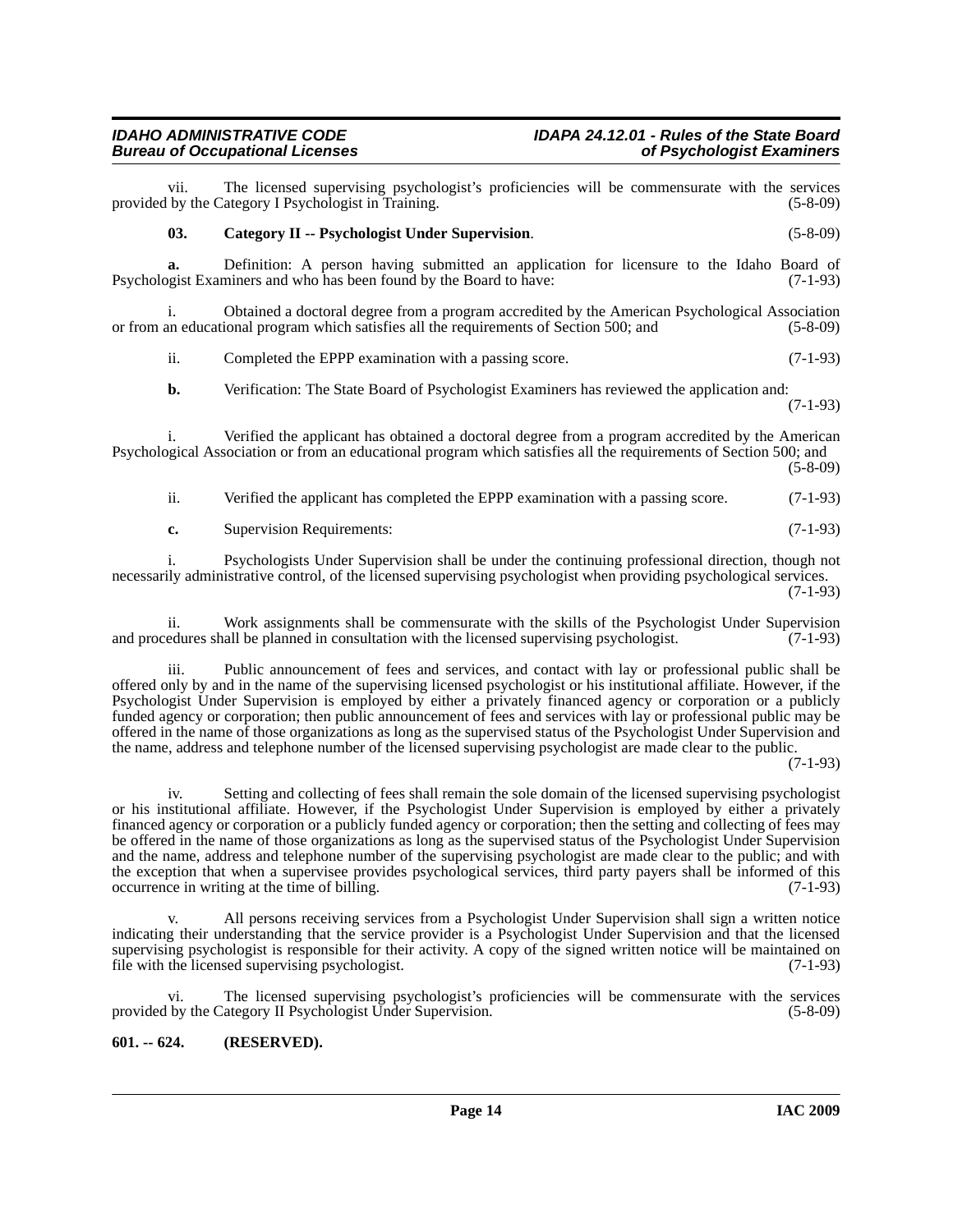### <span id="page-14-0"></span>**625. EMPLOYMENT OF UNLICENSED, NON-EXEMPT INDIVIDUALS (RULE 625).**

Psychologists may employ unlicensed, non-exempt individuals only to perform services which do not constitute the practice of psychology or the activities and services of another licensed profession. The psychologist assumes full responsibility for the services provided by the employee. (5-8-09) responsibility for the services provided by the employee.

### <span id="page-14-1"></span>**626. -- 649. (RESERVED).**

### <span id="page-14-2"></span>**650. RULEMAKING HISTORY PRIOR TO JULY 1, 1993 (RULE 650).**

Adopted August 15, 1964 Readopted January 10, 1975 Readopted October 30, 1975 Readopted February 23, 1978 Readopted July 1, 1979 Readopted December 5, 1984 Readopted January 17, 1986 Emergency Rule effective June 15, 1987 Amendments and all rules readopted September 4, 1987 Effective September 24, 1987 Amendments and all rules readopted May 25, 1989 Effective June 14, 1989 Amendments and all rules readopted April 20, 1992 effective May 11, 1992 (7-1-93)

### <span id="page-14-3"></span>**651. -- 999. (RESERVED).**